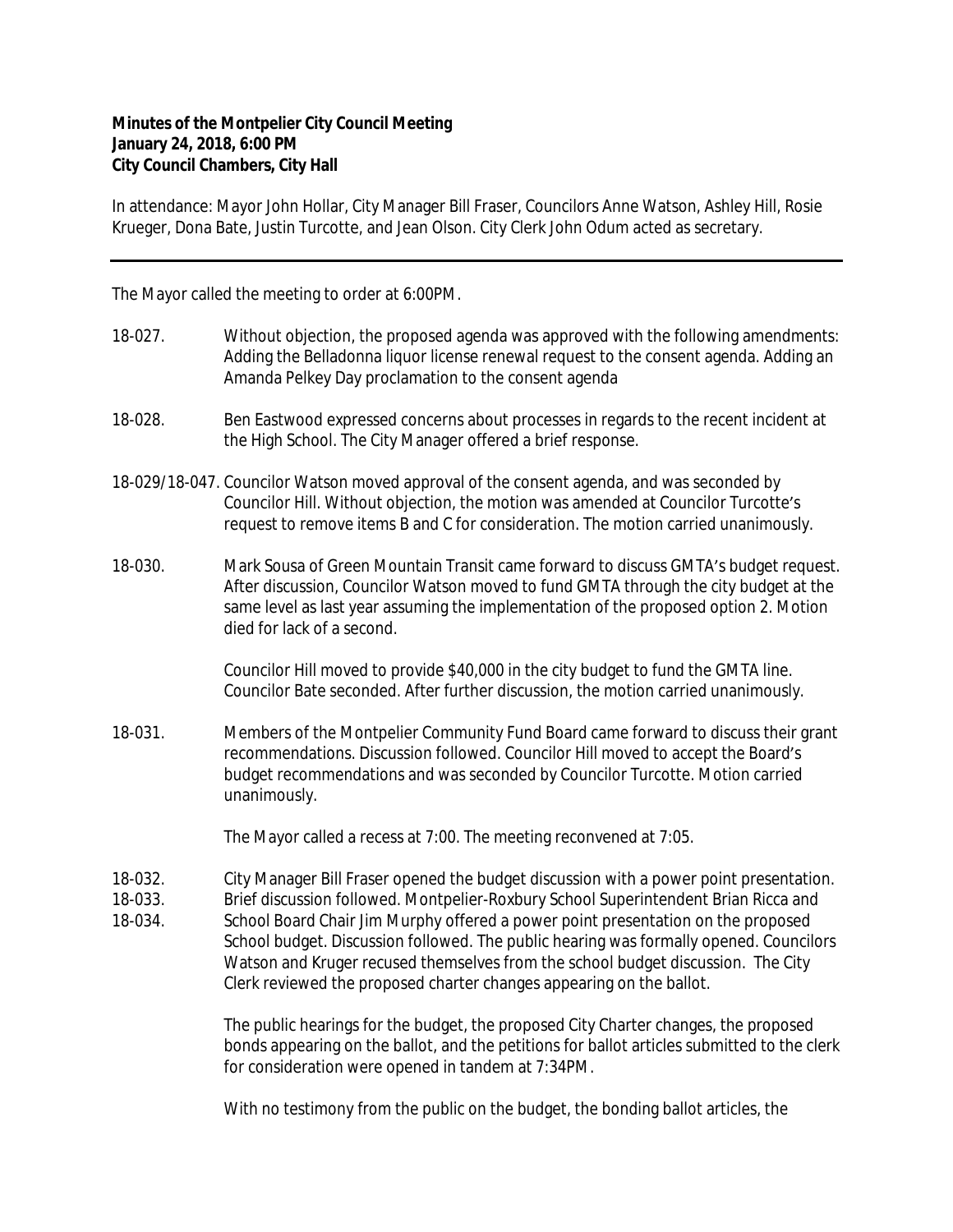proposed City Charter changes, or the ballot articles received by petition forthcoming, the Mayor closed the concurrent public hearings at 7:35PM.

- 18-035 The City Clerk reviewed the petitions for articles to be placed on the ballot that had passed the legal threshold for inclusion. After a brief discussion, no formal action was taken.
- 18-036. Jeremy Hansen came forward to discuss a regional internet fiber project trough Central Vermont Internet (CVI). Discussion followed. Councilor Bate moved to place the following question on March Town Meeting Ballot: "Shall the City of Montpelier enter into a communications union district to be known as Central Vermont Internet, under the provisions of 30 V.S.A. Ch 82?." Councilor Watson seconded. Motion carried unanimously.
- 18-037. The Mayor opened the public hearing on the proposed warning for the 2018 Annual City Meeting election. Hearing no comments from the public, the hearing was immediately closed.
- 18-038. Councilor Bate moved approval of the warning for the 2018 Annual City Meeting and was seconded by Councilor Turcotte. The motion carried unanimously.
- 18-042. The Mayor took consent items B) Approve Water/Sewer Bond Necessity Resolution, and C) Approve General Fund Bond Necessity Resolution, of the table. Following discussion, Councilor Bate moved to approve consent agenda items B and C, and Councilor Kruger seconded. The motion carried 5-1 (Councilor Turcotte voting nay).
- 18-041. The 1st reading of proposed changes to the sprinkler ordinance was opened. Councilor Kruger started the discussion. Fire Chief Bob Gowans, Kirby Keaton, Barbara Conrey, Ben Eastwood , Jim Libby, Gene Troya, Tim Heney, Phil Dodd, and Jesse Remick all offered comments.

Councilor Olson moved to repeal the current city sprinkler ordinance until further review. Councilor Turcotte seconded. Discussion followed. Councilor Hill made a motion to postpone the motion until the next meeting and was seconded by Councilor Watson. Discussion followed. Motion carried unanimously. After further discussion, Councilor Hill moved that Council pass 1<sup>st</sup> reading and schedule 2nd reading for the next Council meeting. Councilor Watson seconded, and the motion carried unanimously.

- 18-039. Farmers Market representatives Karen Weisman, Ashton Kiral, and Alan Page came forward to discuss the proposal to move the Farmer's Market onto Main Street. Assistant City Manager Sue Allen and Police Chief Tony Facos participated in discussion. Councilor Bate moved approval of the proposed move by the Farmers Market to State Street for 2018, contingent upon meeting with all relevant department heads. Councilor Kruger seconded. After further discussion, the motion carried unanimously.
- 18-040. The Mayor opened the second public hearing on the proposed dog ordinance. At the request of Danis Regal, the second reading was recessed until the next Council meeting.